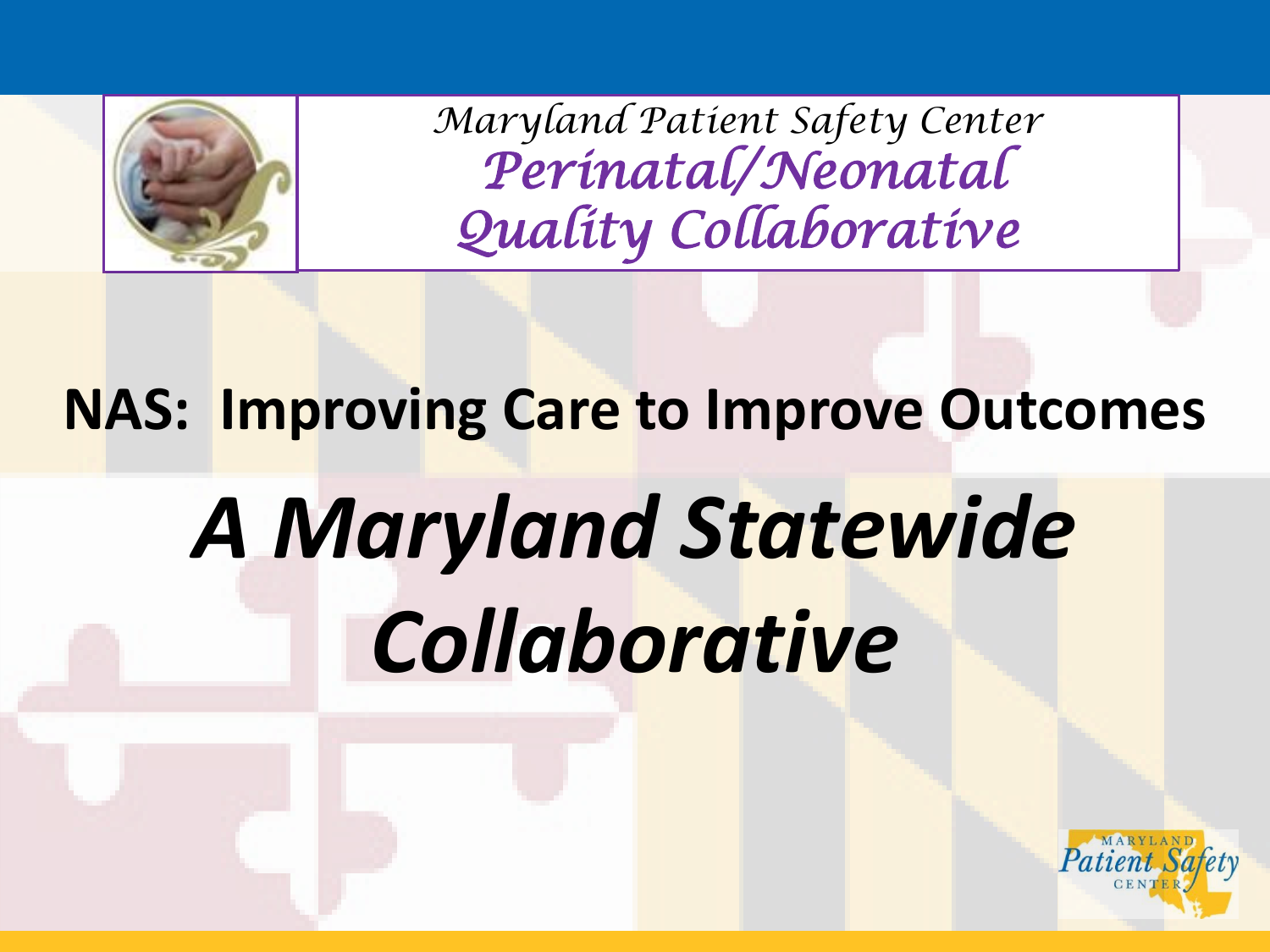### This Collaborative is Funded by the

## **Maryland Department of Health Maternal and Child Health Bureau**

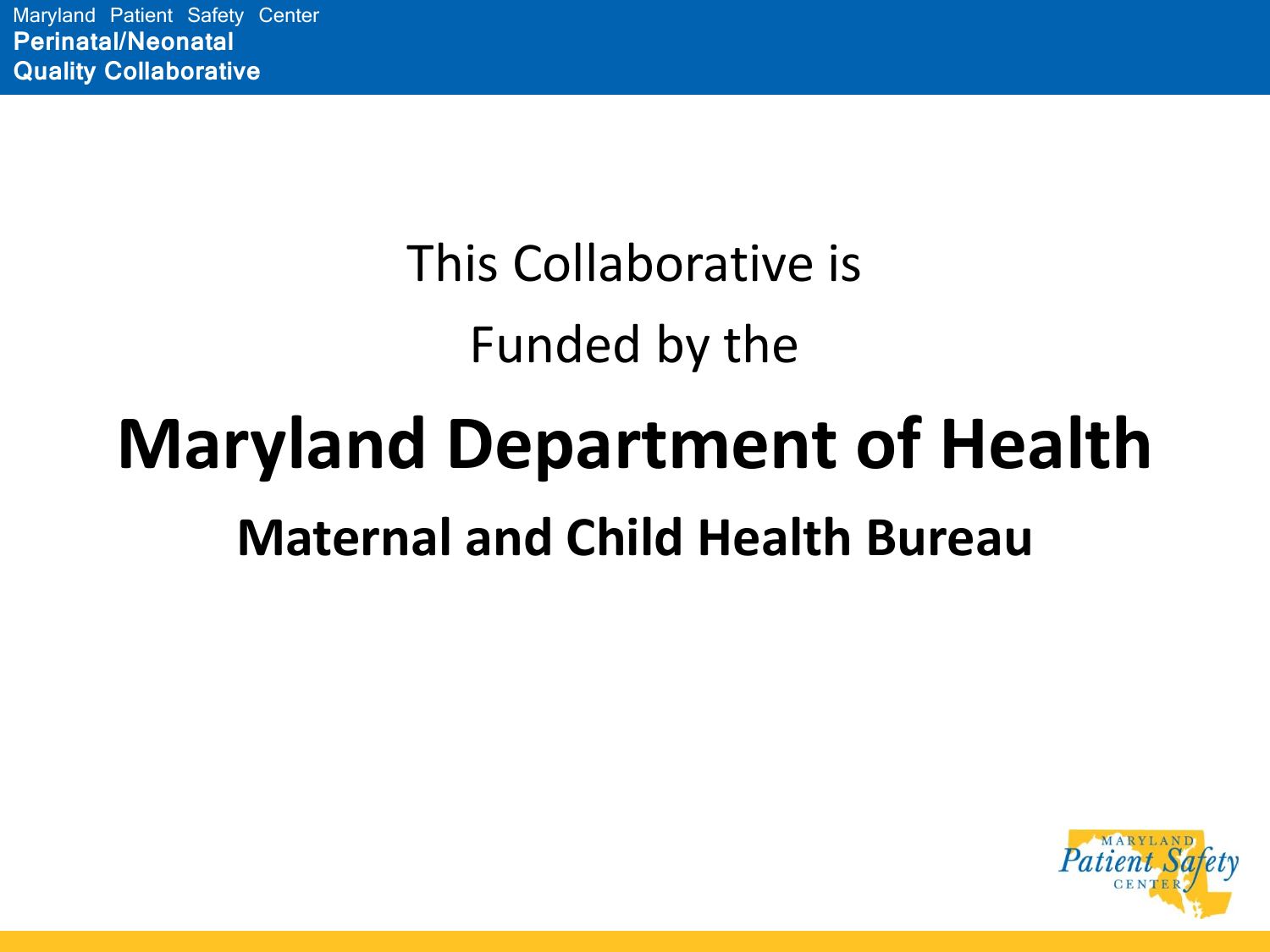#### **Who we engaged to get started- Our Steering Committee**

- René Y. Adams, MSN RNC-NIC, Nurse Manager, NICU, Howard County General Hospital
- Victoria Beltran, RN, NNP, NICU, University of Maryland Medical Center
- Megan Brasauskas, LGSW, MedStar Franklin Square Medical Center, NICU, Pediatric Social Worker
- Sara Cherico-Hsii, Health Policy Analyst-Advanced, Office of the Sec., MD Dept. of Hlth & Mental Hygiene
- Bonnie DiPietro, RN, MS, Director of Operations, Maryland Patient Safety Center
- Webra Price Douglas, PhD, CRNP, IBCLC, Maryland Regional Neonatal Transport Program
- Michelle Drapeau-Clem, BSN, RNC- NIC, NICU Staff Nurse, Frederick Memorial Hospital
- Hollie M. Eid MSW, LGSW, Social Worker/ Case Manager, U of MD Upper Chesapeake Medical System
- E.W. Emanuel, MD, MBA, Assoc. Med. Dir.: Health Education, Health Promotion, Marketing Liaison, Maternal Child Services, Transgender Health Services, Employee Health, Kaiser Permanente
- Maria (Chona) Hamrock, MPH, BSN, RNC-NIC, NICU Nurse, Anne Arundel Medical Center
- Mark L. Hudak, M.D., Prof. Dept. of Ped., Div. of Neonatology, U of FL, College of Medicine-Jacksonville
- Robert Imhoff, III, President and CEO, Maryland Patient Safety Center
- Lauren M. Jansson, MD, Associate Professor of Pediatrics, Johns Hopkins University, School of Medicine
- Ann Johnson, RNC, MSN, Clinical Educator NICU & Pediatrics, Mercy Medical Center
- David Kanter, MD, Division of Newborn Medicine, Sinai Hospital of Baltimore
- Anisha Khandelwal, Data Analyst, Maryland Patient Safety Center
- Fernando V. Mena, MD, Chief, Section of Neonatology, Dept. of Ped., MedStar Franklin Square Med. Cntr
- Megan Roesler, RN, BSN, CPN, Staff Nurse, Mt. Washington Pediatric Hospital
- Veronica Rosemary, RN Staff Nurse, LDRP, University of Maryland, Shore Medical Center
- James Rost, MD, Med. Dir. of Patient Safety, Med. Dir. NICU, Adventist Healthcare Shady Grove Med. Center
- Elizabeth Santa Maria, LGSW, Social Worker/Case Manager, Frederick Memorial Hospital
- Diane Vanes BSN, RN, Clinical Manager, LDRP and SCN, Meritus Medical Center
- S. Lee Woods, M.D., Ph.D., Medical Director, Maternal and Child Health Bureau, Prevention and Health Promotion Administration**,** Maryland Department of Health and Mental Hygiene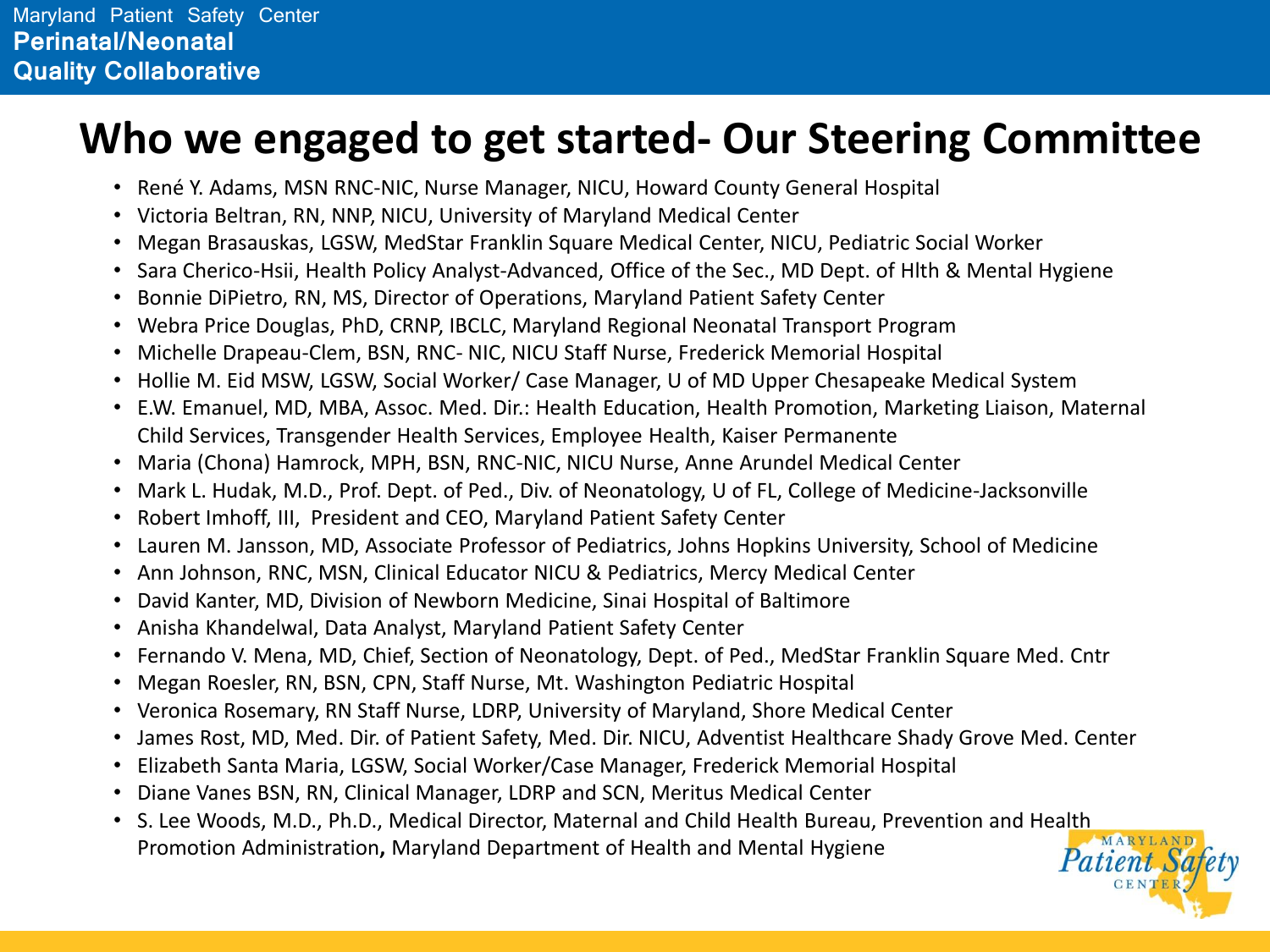# **Collaborative Timeline**

- **Fall 2015 to early 2016** Steering Committee formed to determine direction and actions **Contracted with SME** Fall 2015, contracted with Dr. Mark Hudak **Example 2016** VON reached out to us through Dr. Hudak **June 2016** Confirmed partnership with VON to use NAS Statewide Implementation Package **July, Aug., Sept. 2016** Recruitment of collaborative participants- 31 of 32 Maryland birthing hospitals, plus one specialty pediatric hospital agreed to participate **October 7, 2016 NAS Collaborative Kick-off meeting ↓ October 17-21, 2016** VON Day Audit **Nov., 2016 to Aug. 2018** Collaborative calls, webinars, facility consultations, attitude survey, process measures, Annual Face to Face meetings **November 17, 2017 Second Annual Face to Face September, October 2018** Second VON Day Audit
- 

**November , 2018 Final Face to Face**

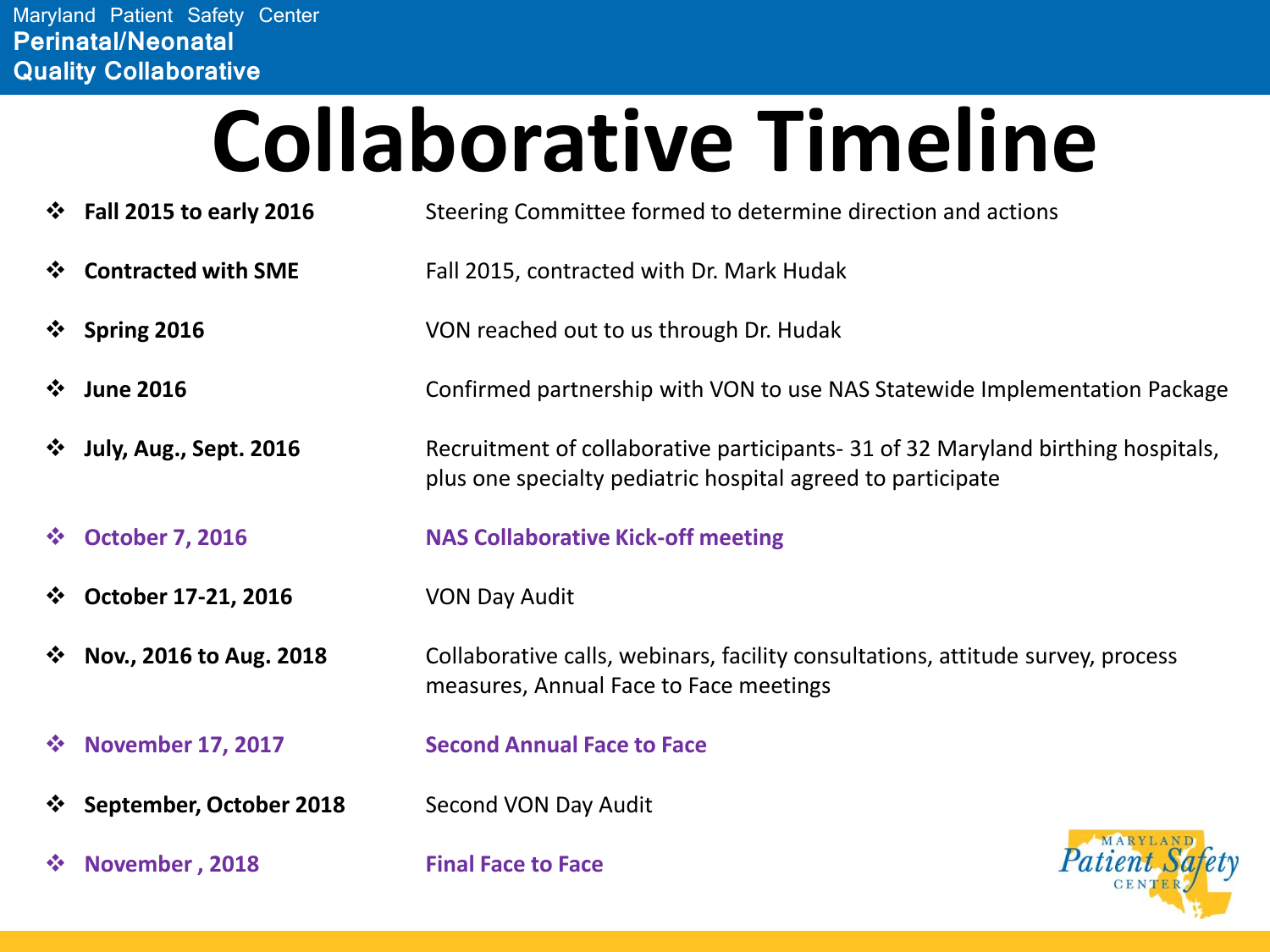## **Goals of the MPSC NAS Collaborative**

- 1. Reduce LOS in infants with NAS
- 2. Reduce 30-day readmissions of infants with NAS
- 3. Decrease transfers from birthing hospital to higher or extended levels of care for infants with NAS

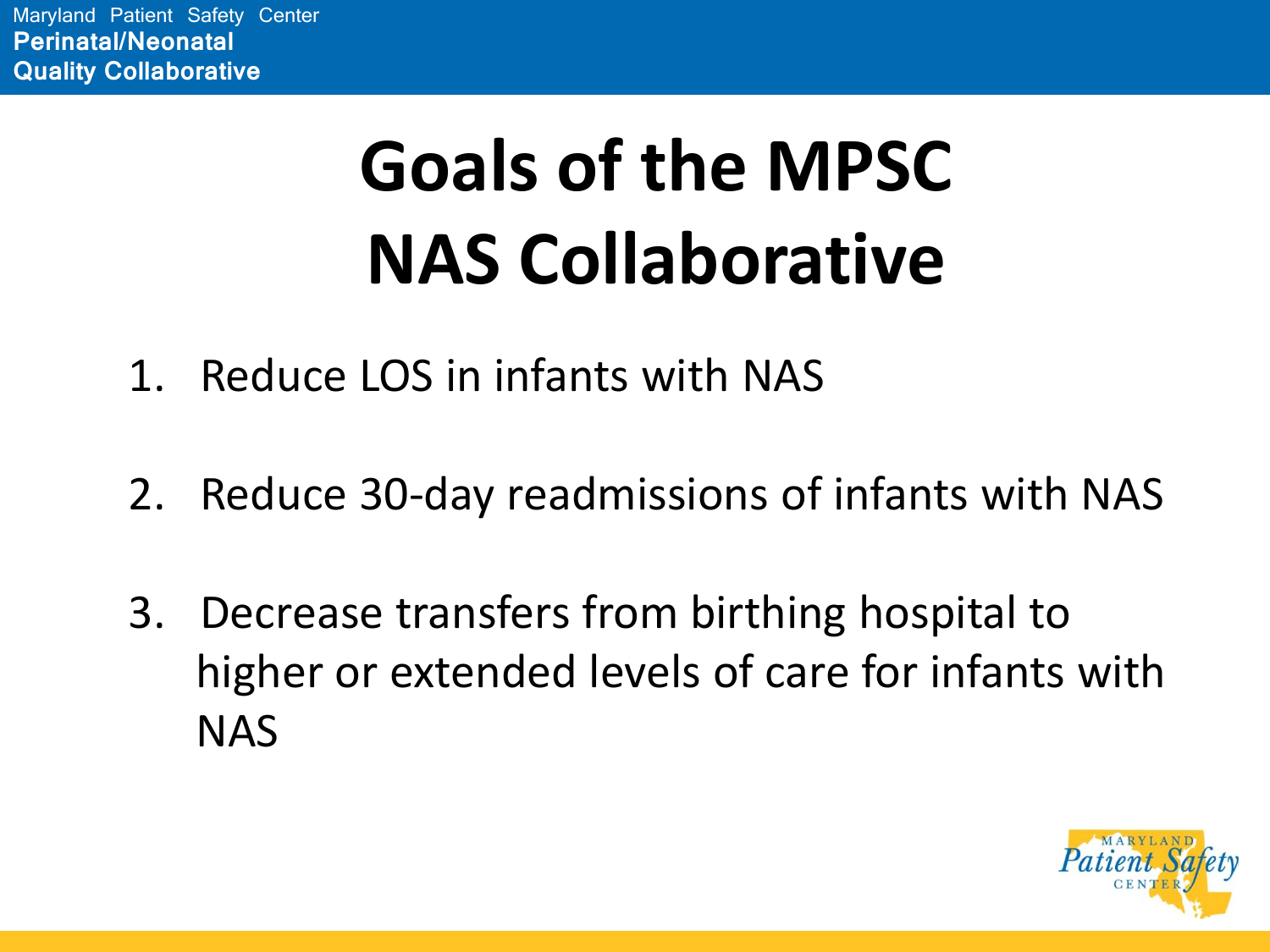## **Why we partnered with VON**

- VON offers data-driven, action-oriented learning for improving outcomes and increasing the quality, safety, and value of newborn care.
- Our partnership with VON allows our participants access to interactive reporting tools, established curricula and educational modules for quality improvement.
- The partnership with VON accelerated the work of our NAS collaborative.

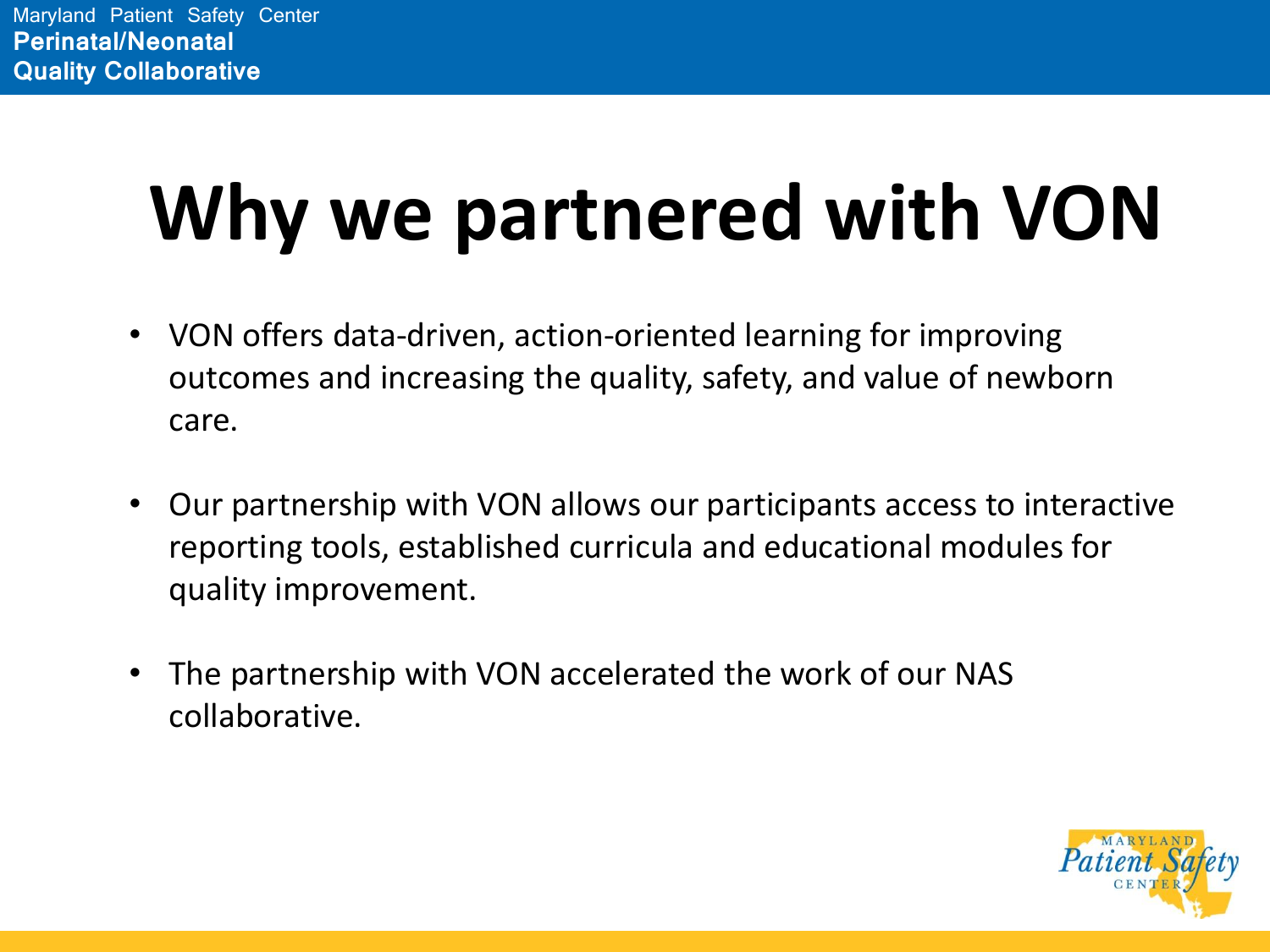## **Highlights of the MD Collaborative**

- Have a baseline LOS from VON day audit and baseline LOS from discharge data from the Health Department
- Learned that our VON Day audit LOS was 19 days, whereas our state data showed 12 days. This revealed that the state data does not include the days from transfers to higher or extended level of care, whereas the VON day audit does
- VON shared an attitude survey which we conducted at the onset and will repeat at end of collaborative
- Developed our own MPSC NAS bundle
- Developed quarterly process measures survey based on the MD NAS Bundle
- All but one birthing hospital participating
- Excellent engagement of participating facilities

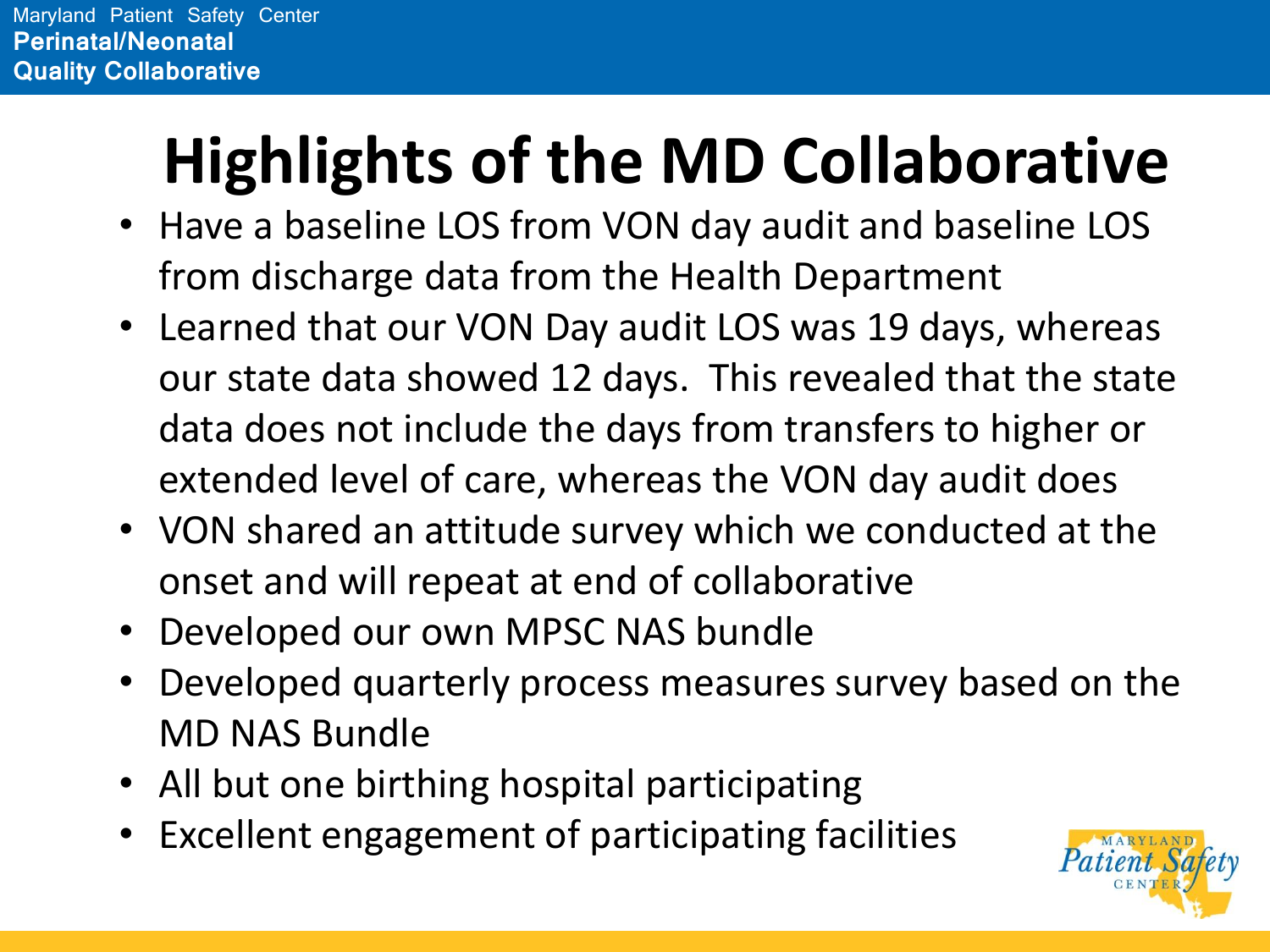### **Challenges we have faced**

- Will not have another VON day audit for 2 years
- Determining readmission rates
- Obtaining transfer rate data only four hospitals in Maryland transfer for medical management of NAS
- Tracking monthly the number of completed modules per hospital- some glitches, but being corrected
- IT policies of one hospital blocking outside e-mails has been challenging
- Dependence on VON to reset passwords, generate reports- our participants are used to contacting us for such things.

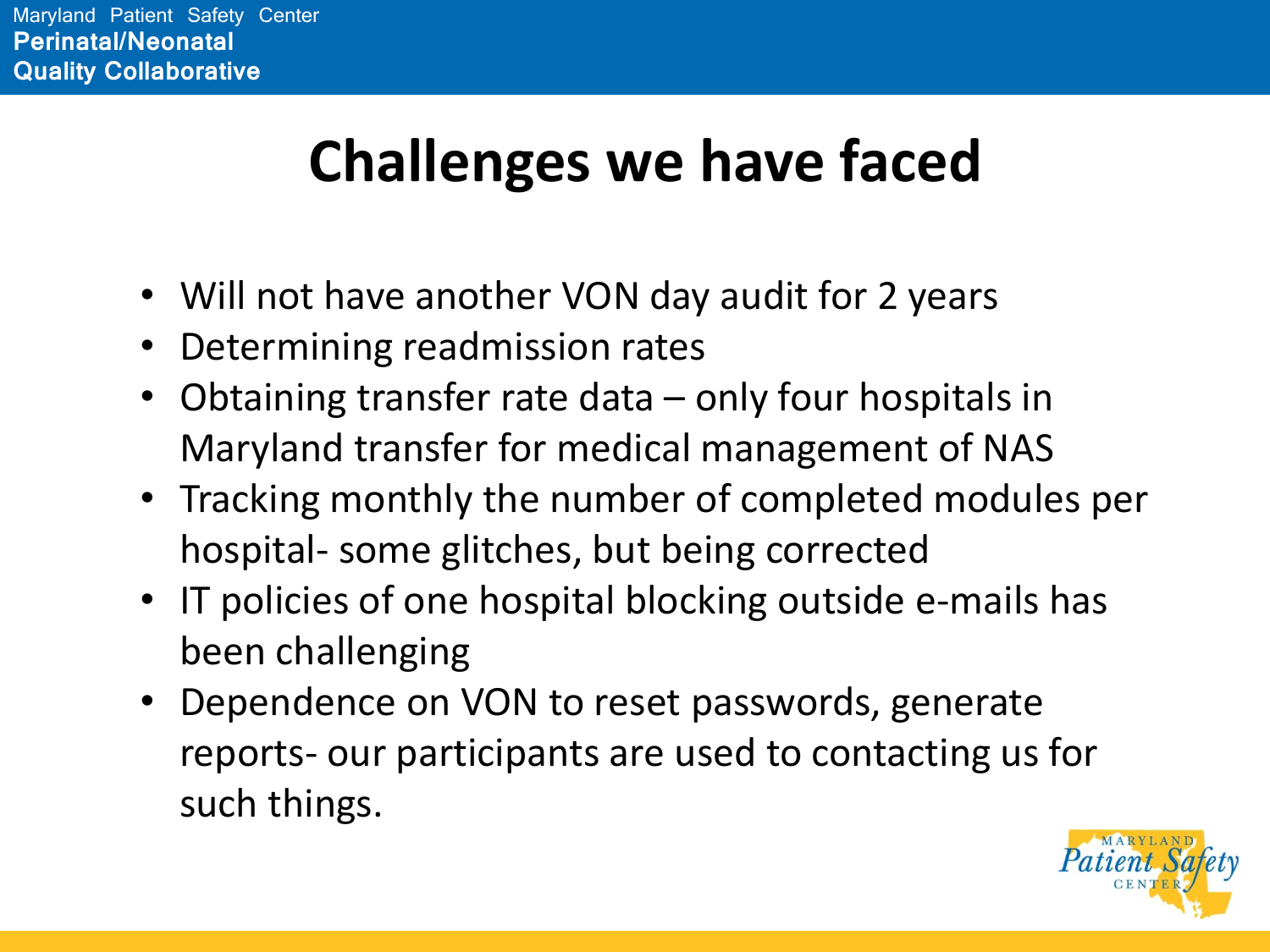# **How is Maryland Doing?**

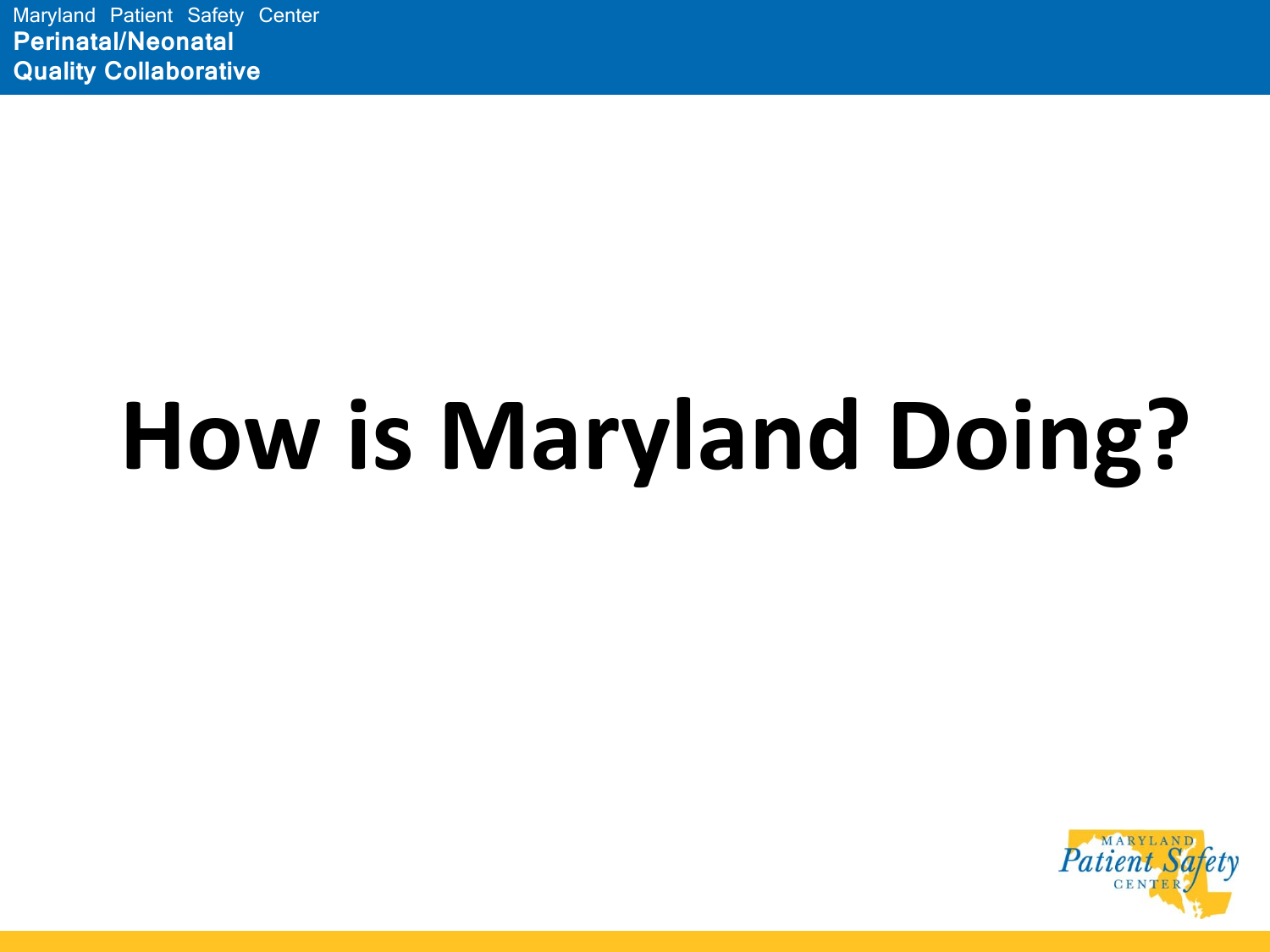## VON Modules in Maryland

- 32 Hospitals with access
- 3788 registered users as of July 31
- Registered users per hospital range from 15 to 487
- Potential for completion of 68,184 modules (3788 X 18 modules)
- Total modules completed as of July 2017: 18,531 (27.2% of possible)
- Four hospitals with no participation at all- interesting to note that 3 of those four do not treat medically, and the other reports very few cases. Not a priority?

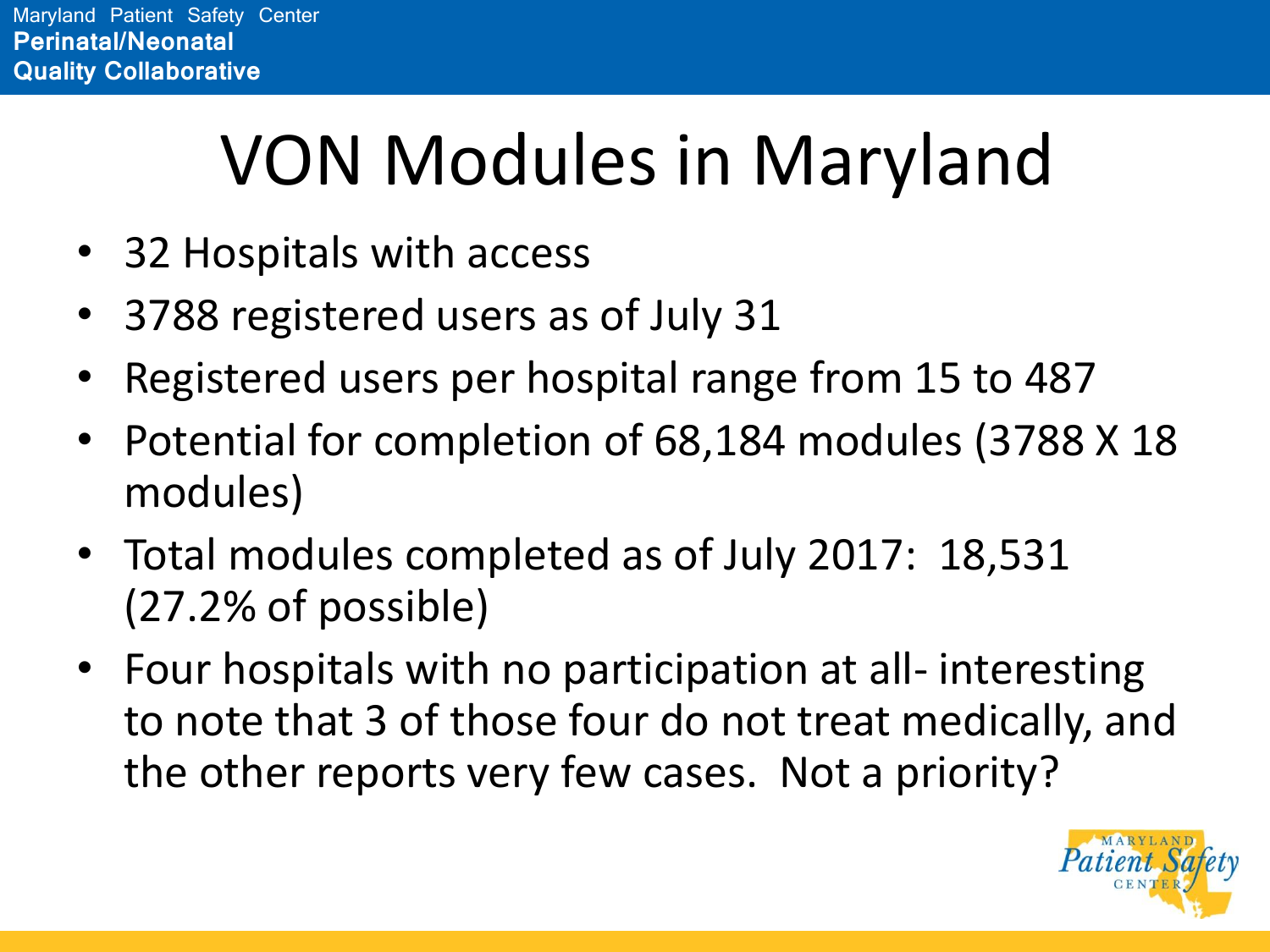#### **Total Maryland NAS Certificates Earned October 2016 - July 2017**





Source: Maryland Department of Health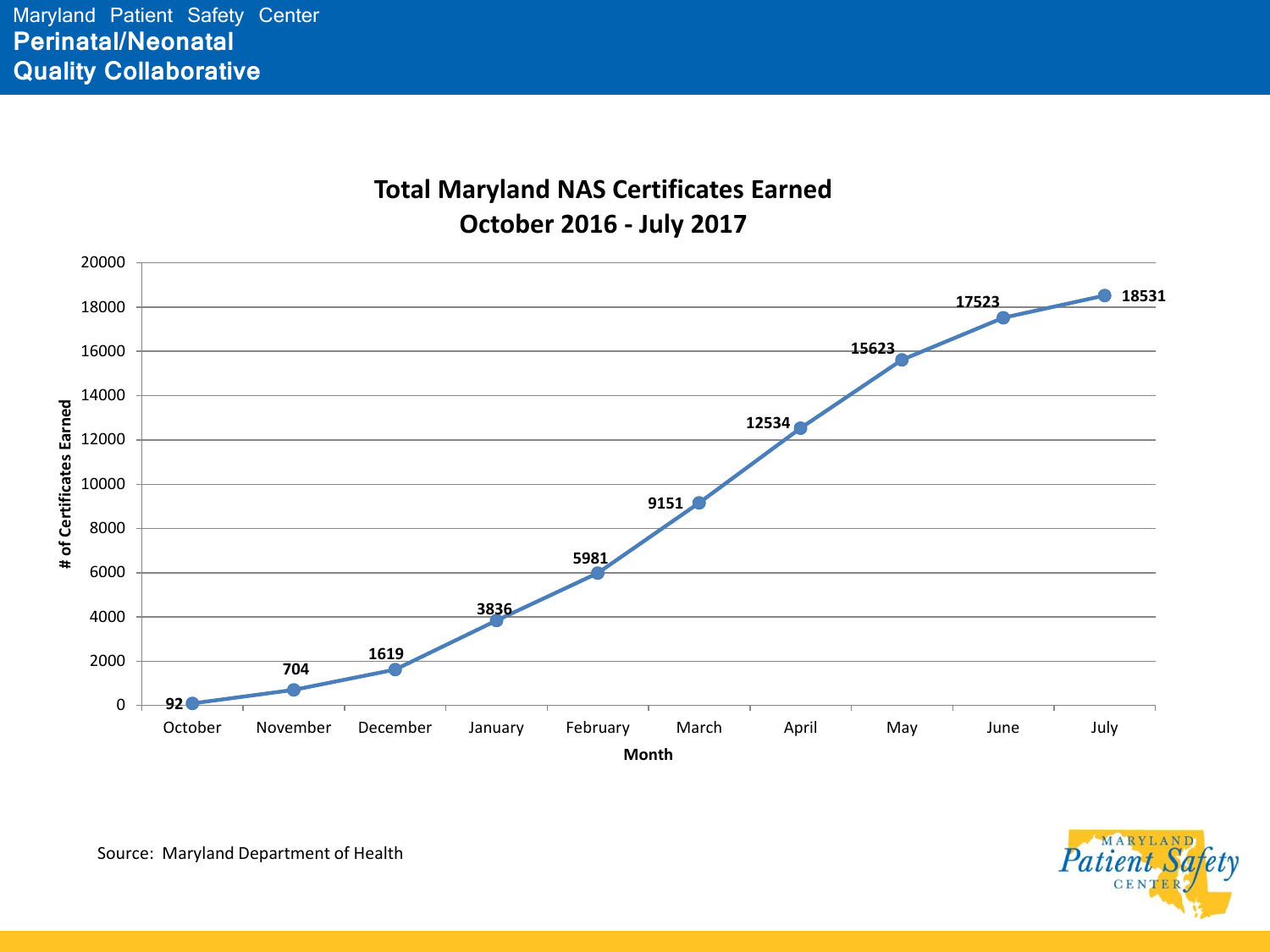



*Patient Sa* CENT

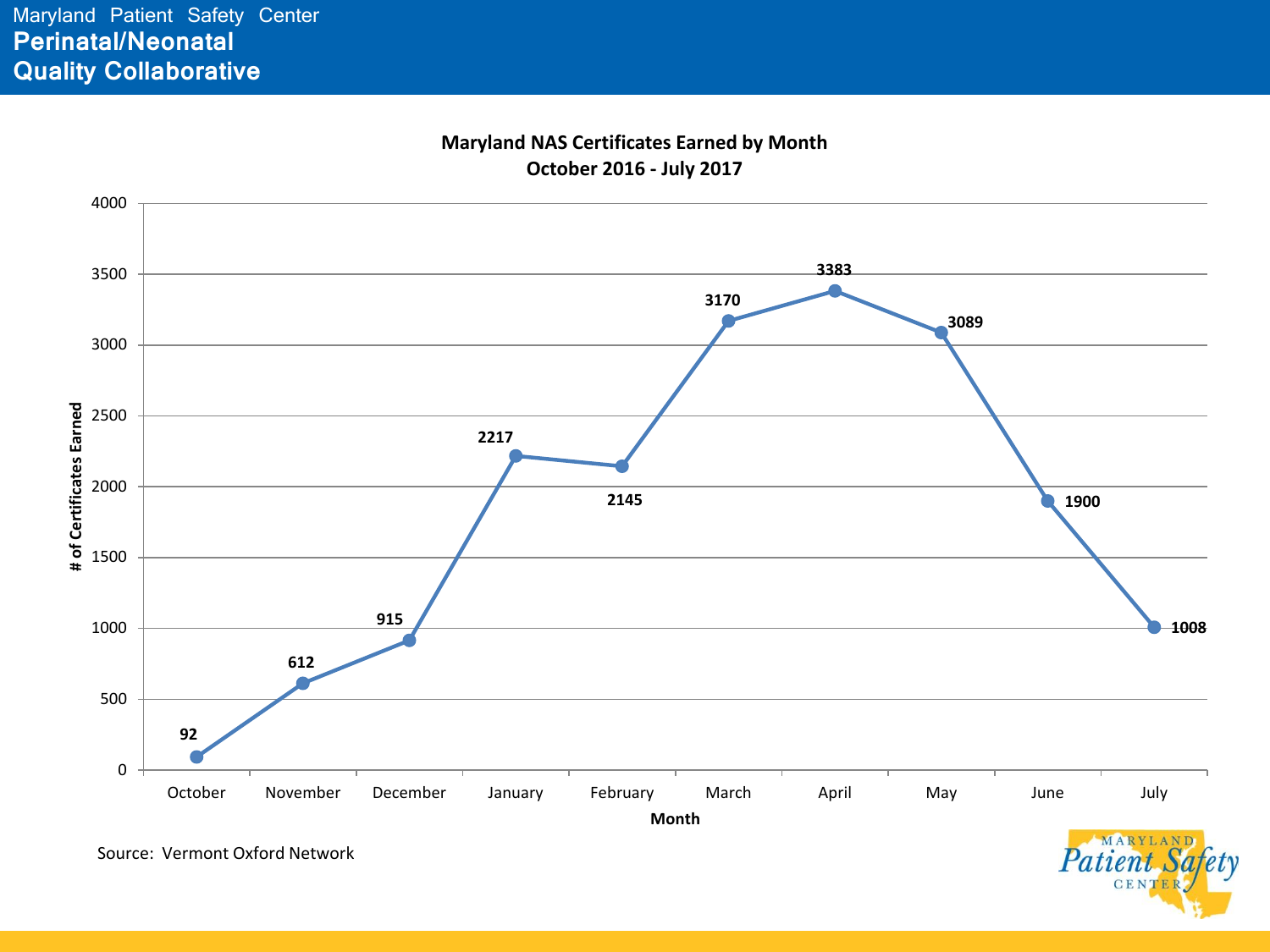

**Maryland Birth Hospital Average LOS , Infants with Diagnosis of Neonatal Abstinence Syndrome**



Source: Maryland Department of Health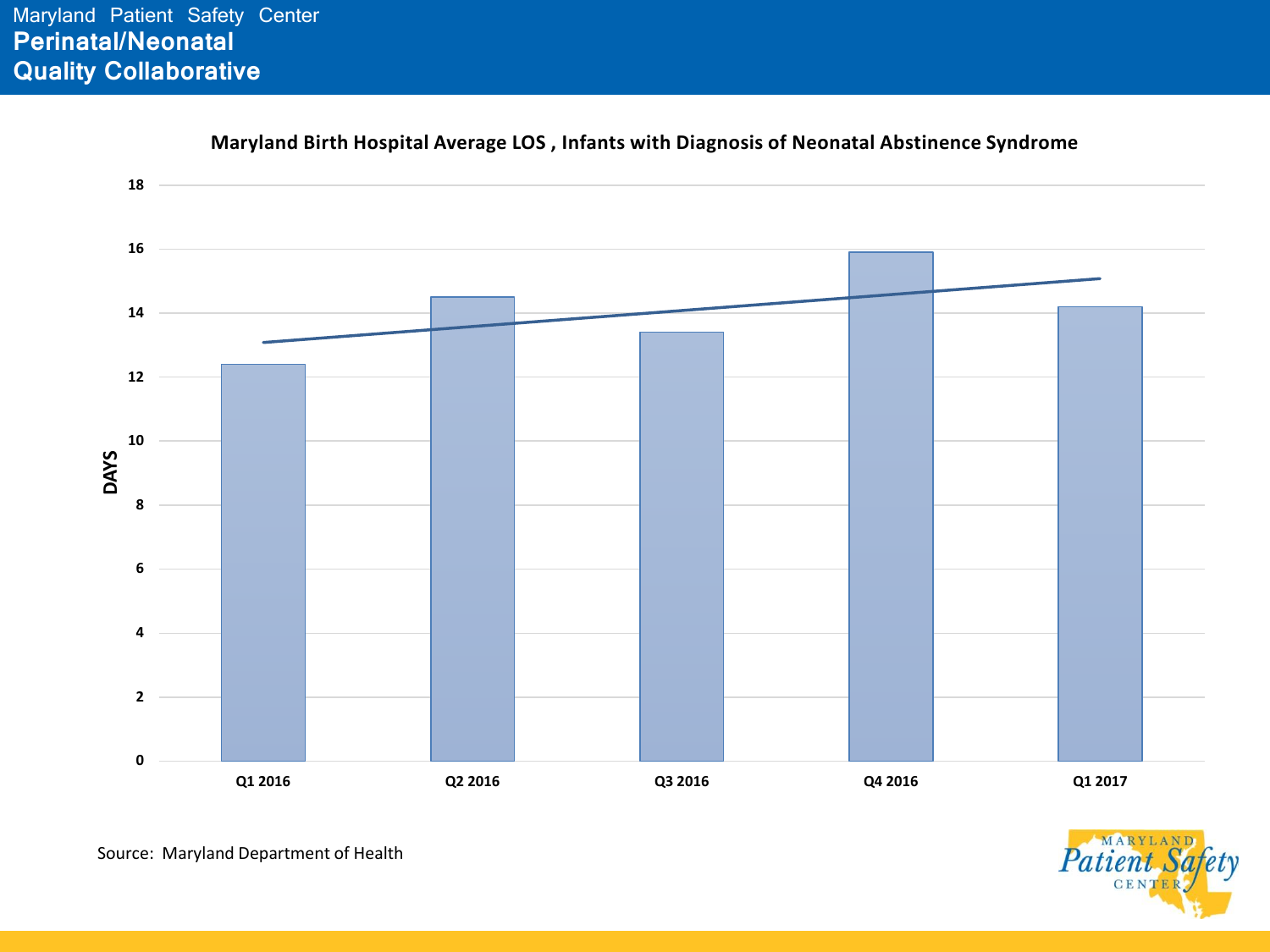

#### **Maryland Birth Hospital Transfers to MWPH for**

MARYLAND *Patient*  $C$ EN

Source: Maryland Department of Health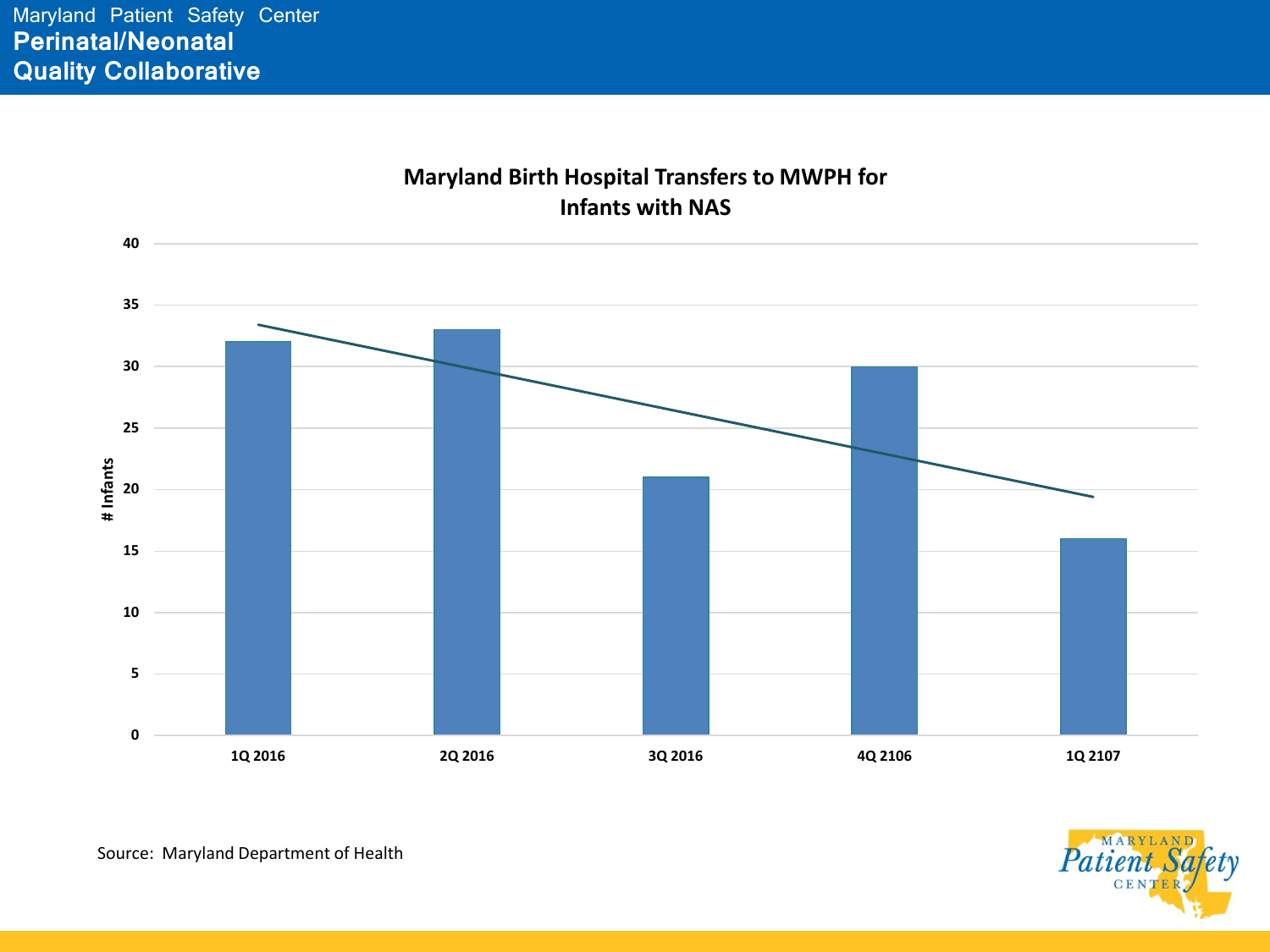

**Preliminary: Percent of Maryland Infants with NAS transferred to another higher level nursery from** 

\*\*\*\*Four hospitals of 32 Maryland birthing hospitals do not treat pharmacologically. Two reported.

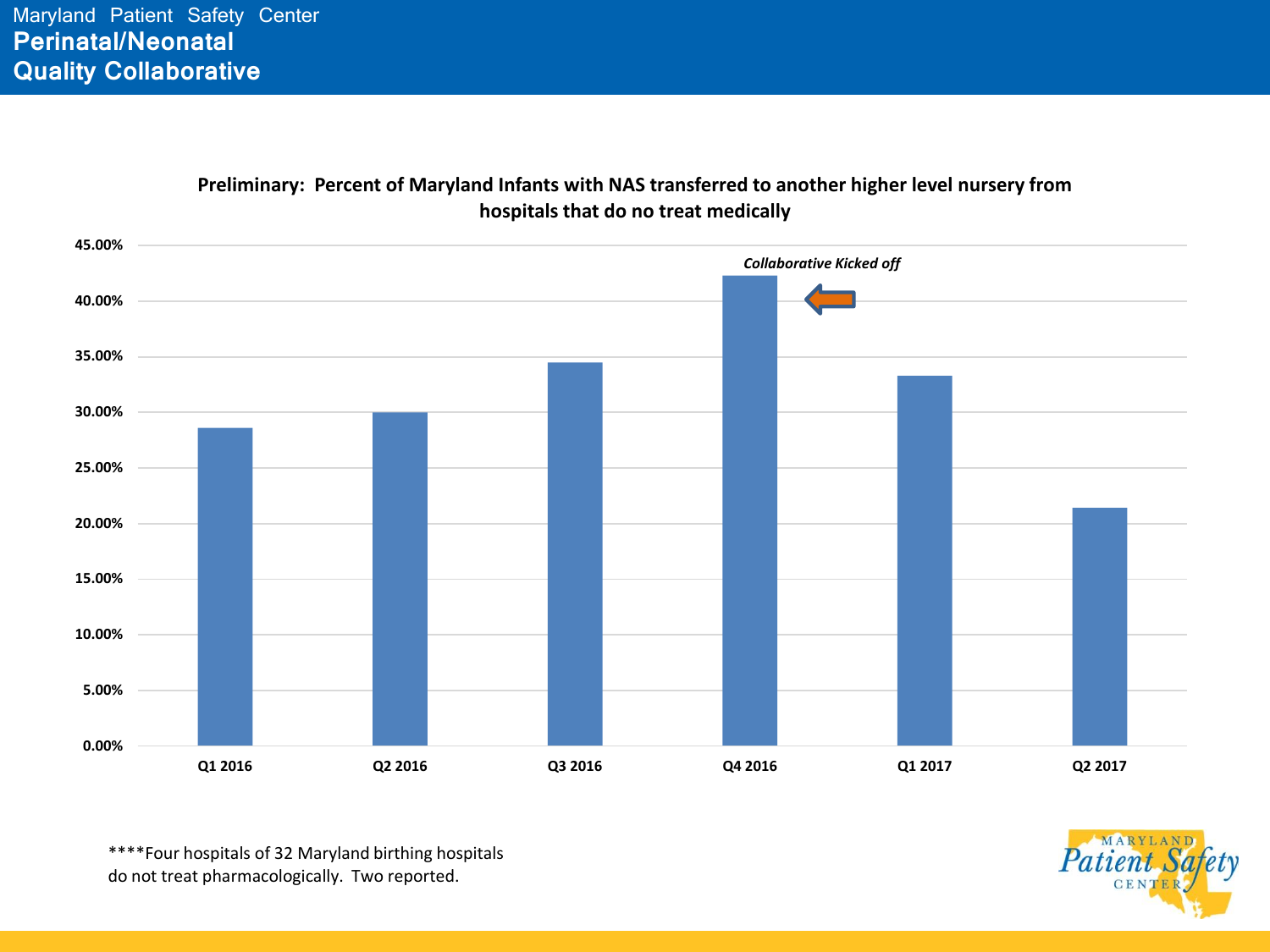#### **(Prelminary) Thirty Day Readmissions- (Question- what were the ICD-10 codes?)**

- ❖ <11 readmissions of infants discharged with diagnosis of NAS statewide Q1 2016 to Q1 2017 (one year)
- $\cdot$  <11 readmissions of newborn infants discharged without a diagnosis of the NAS statewide Q1 2016 to Q1 2017 (one year)

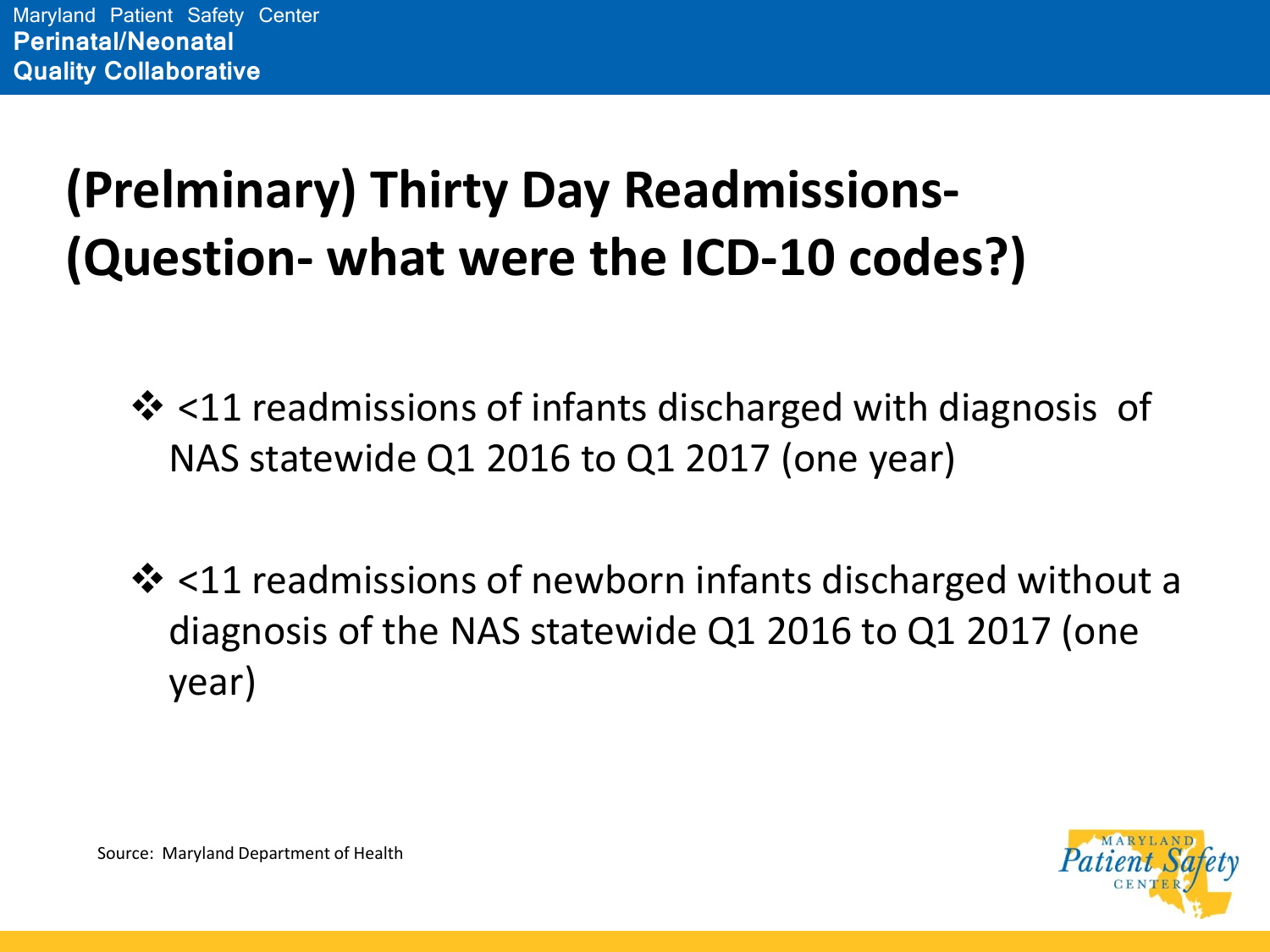Maryland Patient Safety Center **Perinatal/Neonatal Quality Collaborative**